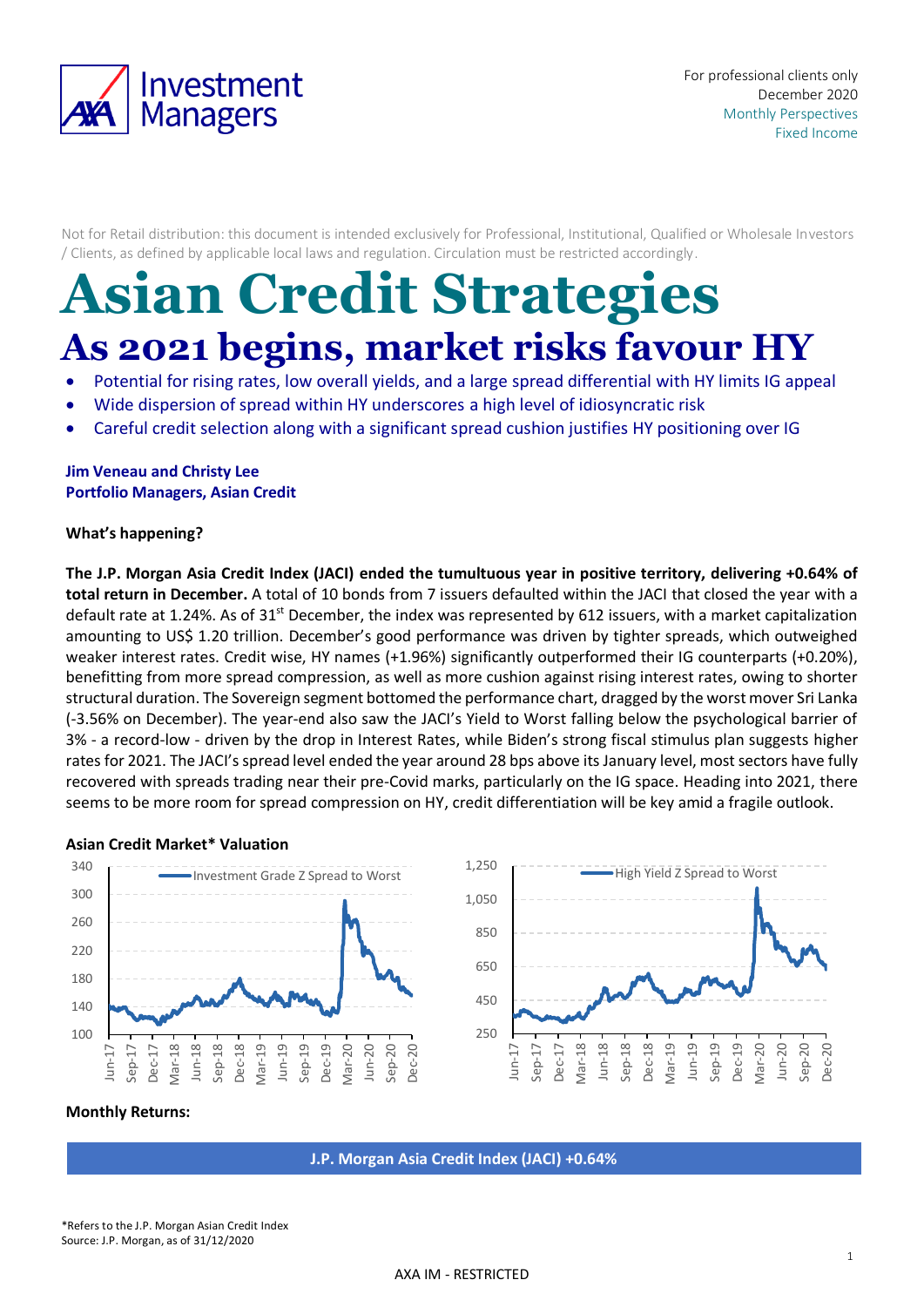

| <b>Investment Grade +0.25%</b> |           |           | High Yield +1.96% |           |                  |
|--------------------------------|-----------|-----------|-------------------|-----------|------------------|
| <b>Corporates</b>              | Sovereign | Quasi-Sov | <b>Corporates</b> | Sovereign | <b>Quasi-Sov</b> |
| $+0.39%$                       | $-0.08\%$ | $+0.14%$  | $+2.30%$          | $-0.98\%$ | $+0.46\%$        |

## **Portfolio positioning and performance:**

|                     | Performance                                                                                                                                                                                                                            |  |
|---------------------|----------------------------------------------------------------------------------------------------------------------------------------------------------------------------------------------------------------------------------------|--|
| Country<br>/Sector: | OW exposure on China Property and Indonesia was beneficial, as well<br>as UW on Frontier Sovereign. Our neutral Indian positioning was<br>helped by a positive selection effect, driven by VEDLN's rally.                              |  |
| DTS:                | Maintained neutral DTS for AHY and reduced DTS for ASD. The short<br>duration biased was helpful amid rising interest rates                                                                                                            |  |
| <b>Bottom-up:</b>   | Selection effect was slightly negative on balance, mainly dragged<br>lower by our UW on EVERRE that saw some retracement in December,<br>costing 16 bps of relative performance. OW positioning on VEDLN and<br>THSCPA was beneficial. |  |

## **Outlook**

The year has begun with quick reminders to both investment grade and high yield investors what risks need attention in 2021. A quick surge in UST yields on the heels of victories for Democrats in Georgia's runoff U.S. Senate races has created losses for investment grade bonds, particularly those of longer duration. Much less sensitive to rising UST yields, Asian high yield bonds are off to a positive but choppy start. Higher yields mean higher risks both in the form of fundamental challenges and sentiment driven volatility, both of which have been on display early in 2021. Low nominal yields and a potentially rising interest rate environment have clearly diminished the appeal of investment grade bonds and pushed more investors into high yield exposures where there is a 400 to 500 basis point spread pickup. This provides a lot of cushion for periods when bond prices fall and, conversely, offers the opportunity for total return enhancement credit trends improve and an issuer's bond spreads compress. High yield China property developers and Indonesia corporates maintain attractive yield levels but idiosyncratic risks as a result of high leverage, poor governance, liquidity challenges and operational challenges exacerbated by the pandemic require careful consideration. In such an environment, investor sentiment as well as supply and demand technical factors should not be overlooked for investors with limited loss tolerance. With careful credit selection, we remain in favour of high yield exposure over investment grade with portfolios positioned for shorter duration. With a weak to stable USD unhedged, higher yielding local currency can be considered.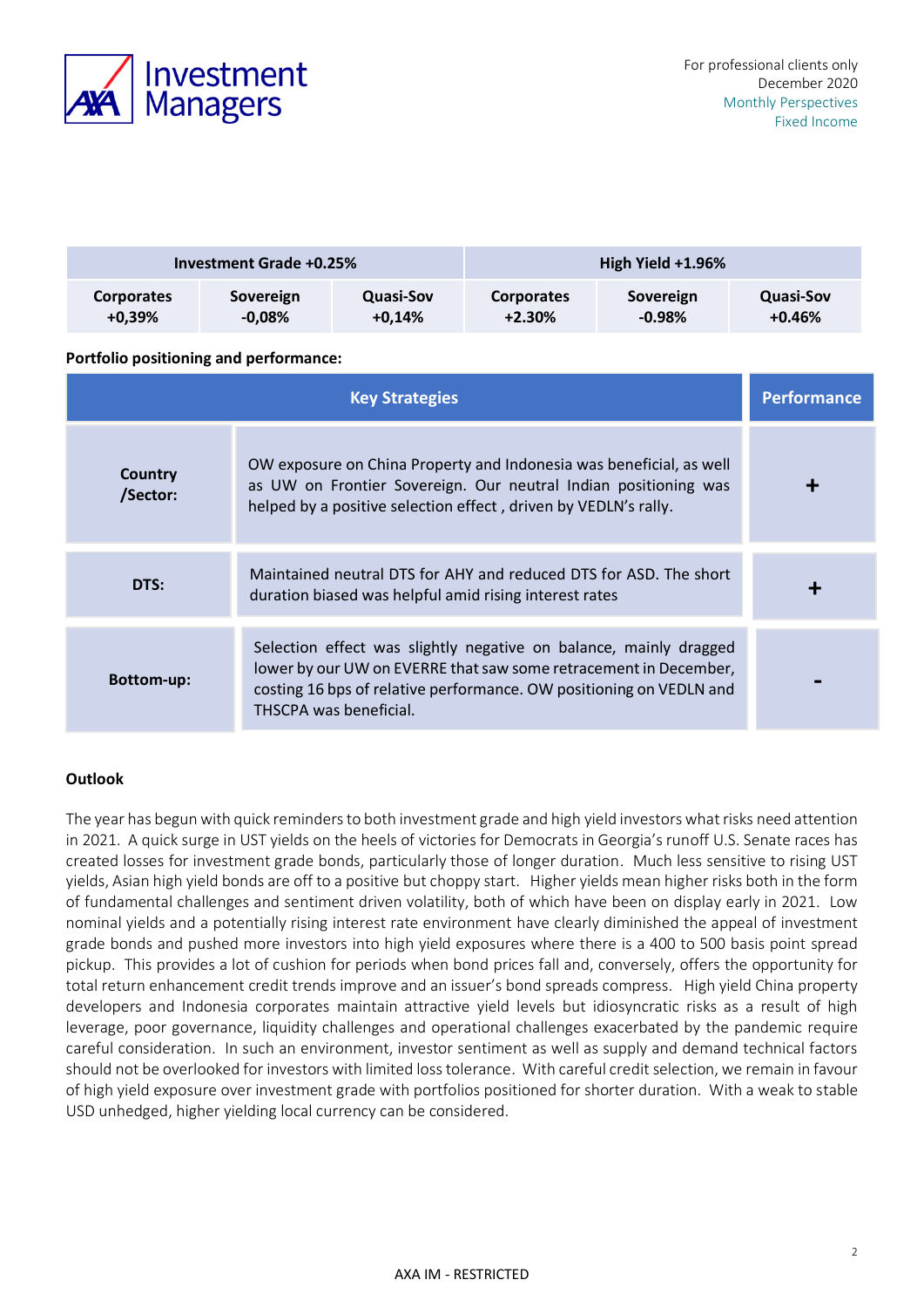

No assurance can be given that the Asian Credit Strategy will be successful. Investors can lose some or all of their capital invested. The Asian Credit Strategy is subject to risks including Credit risk, Liquidity risk, Derivatives and leverage, Investments in specific countries or geographical zones, Sovereign debt, Emerging markets, High yield debt securities, Contingent convertible bonds.

Not for Retail distribution: This document is intended exclusively for Professional, Institutional, Qualified or Wholesale Clients / Investors only, as defined by applicable local laws and regulation. Circulation must be restricted accordingly.

Past performance is not a guide to current or future performance, and any performance or return data displayed does not take into account commissions and costs.

This document is for informational purposes only and does not constitute investment research or financial analysis relating to transactions in financial instruments as per MIF Directive (2014/65/EU), nor does it constitute on the part of AXA Investment Managers or its affiliated companies an offer to buy or sell any investments, products or services, and should not be considered as solicitation or investment, legal or tax advice, a recommendation for an investment strategy or a personalized recommendation to buy or sell securities.

Due to its simplification, this document is partial and opinions, estimates and forecasts herein are subjective and subject to change without notice. There is no guarantee forecasts made will come to pass. Data, figures, declarations, analysis, predictions and other information in this document is provided based on our state of knowledge at the time of creation of this document. Whilst every care is taken, no representation or warranty (including liability towards third parties), express or implied, is made as to the accuracy, reliability or completeness of the information contained herein. Reliance upon information in this material is at the sole discretion of the recipient. This material does not contain sufficient information to support an investment decision.

Issued by AXA INVESTMENT MANAGERS PARIS, a company incorporated under the laws of France, having its registered office located at Tour Majunga, 6 place de la Pyramide, 92800 Puteaux, registered with the Nanterre Trade and Companies Register under number 353 534 506, and a Portfolio Management Company, holder of AMF approval no. GP 92-08, issued on 7 April 1992. In other jurisdictions, this document is issued by AXA Investment Managers SA's affiliates in those countries.

In Hong Kong, this document is issued by AXA Investment Managers Asia Limited (SFC License No. AAP809), which is authorized and regulated by Securities and Futures Commission. This document is to be used only by persons defined as "professional investor" under Part 1 of Schedule 1 to the Securities and Futures Ordinance (SFO) and other regulations, rules, guidelines or circulars which reference "professional investor" as defined under Part 1 of Schedule 1 to the SFO. This document must not be relied upon by retail investors. Circulation must be restricted accordingly.

In Singapore, this document is issued by AXA Investment Managers Asia (Singapore) Ltd. (Registration No. 199001714W) and is intended for the use of Institutional Investors only as defined in Section 4A of the Securities and Futures Act (Cap. 289) and must not be relied upon by retail investors. Circulation must be restricted accordingly.

In Taiwan, this document is issued by AXA Investment Managers Asia Limited (SFC License No. AAP809), which is authorized and regulated by Securities and Futures Commission. This document and the information contained herein are intended for the use of professional or institutional investors and should not be relied upon by retail investors. They have been prepared and issued for private informational and educational purposes only at the sole request of the specified recipients, and not intended for general circulation. They are strictly confidential, and must not be reproduced, circulated, distributed, redistributed or otherwise used, in whole or in part, in any way without the prior written consent of AXA IM Asia. They are not intended for distribution to any persons or in any jurisdictions for which it is prohibited.

If any fund is highlighted in this communication (the "Fund"), its offering document or prospectus contains important information on selling restrictions and risk factors, you should read them carefully before entering into any transaction. It is your responsibility to be aware of and to observe all applicable laws and regulations of any relevant jurisdiction. AXA IM Asia does not intend to offer any Fund in any country where such offering is prohibited.

The offer, distribution, sale or re-sale of fund units/shares in Taiwan requires approval from and/or registration with Taiwanese regulatory authorities. To the extent that any units/shares of the Funds are not so licensed or registered, such units/shares are made available in Taiwan on a private placement basis only to banks, bills houses, trust enterprises, financial holding companies and other qualified entities or institutions (collectively, "Qualified Institutions") and other entities and individuals meeting specific criteria ("Other Qualified Investors") pursuant to the private placement provisions of the Rules Governing Offshore Funds. No other offer or sale of such units/shares in Taiwan is permitted. Taiwanese purchasers of such units/shares may not sell or otherwise dispose of their holdings except by redemption, transfer to a Qualified Institution or Other Qualified Investor, transfer by operation of law or other means approved by the Taiwan Financial Supervisory Commission.

For Malaysian investors: As the recognition by the Malaysian Securities Commission pursuant to Section 212 of the Malaysian Capital Markets and Services Act 2007 has not been / will not be obtained nor will this document be lodged or registered with the Malaysian Securities Commission, the shares referred to hereunder (if any) are not being and will not be deemed to be issued, made available, offered for subscription or purchase in Malaysia and neither this document nor any other document or other material in connection therewith should be distributed, caused to be distributed or circulated in Malaysia.

For Thailand investors: Nothing in this document shall constitute in any manner whatsoever a proposal to make available, offer for subscription or purchase or to issue an invitation to purchase or subscribe for any securities in Thailand or a proposal to implement any of the foregoing in Thailand nor has this document been approved by or registered with the Securities and Exchange Commission of Thailand ("SEC"). No person receiving a copy of this document may treat the

#### AXA IM - RESTRICTED